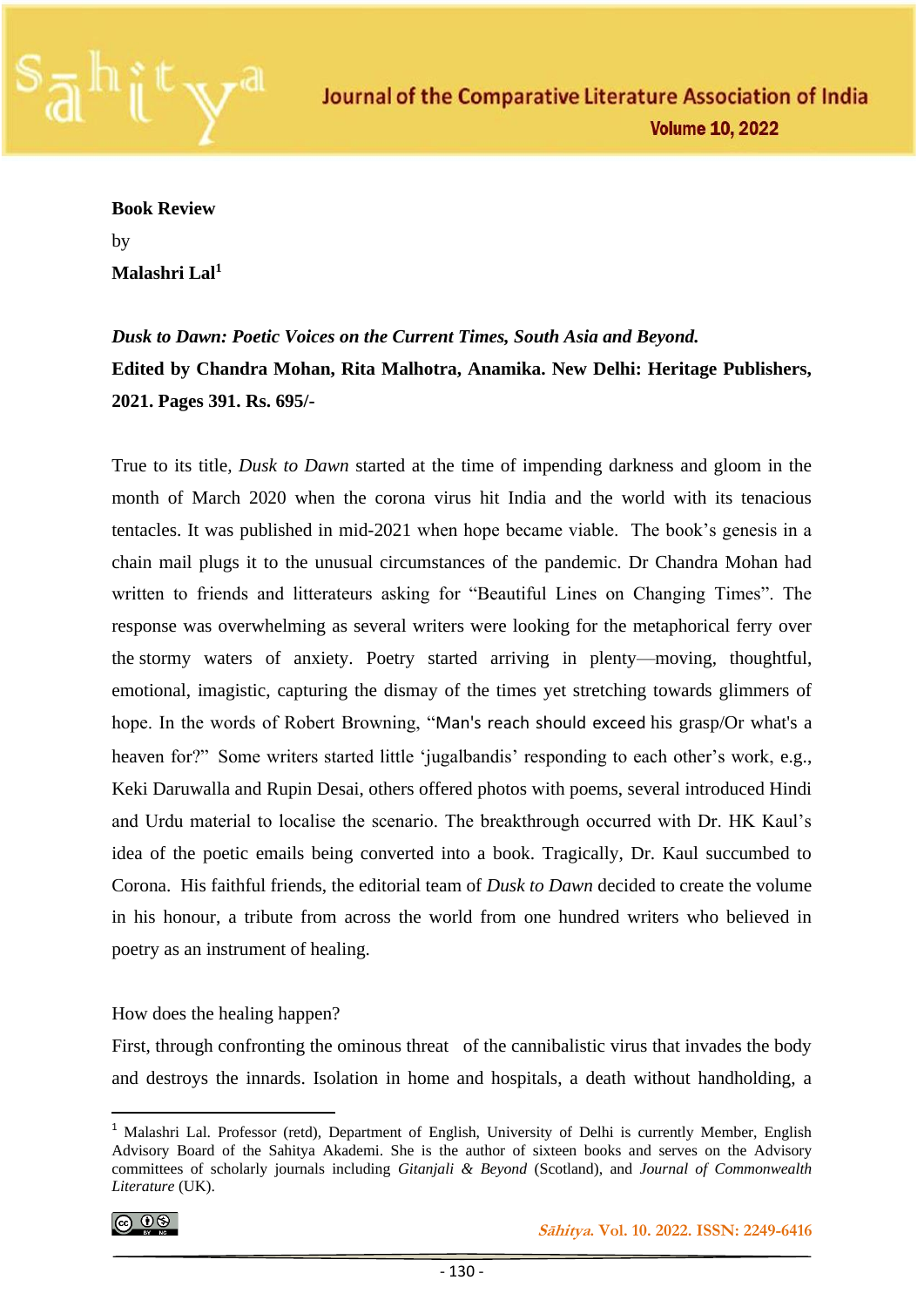## Journal of the Comparative Literature Association of India **Volume 10, 2022**

cremation of anonymity. Gulzar saab sees kites hovering over corpses in a deserted city, Cyril Dabydeen notices the empty home of his neighbour now dead, K. Satchidanandan observes one child in the garden whereas there used to be a sibling, now departed. These are emblems of loss too deep for tears, too heart wrenching for a description. Stark images, broken words stand in for the families and communities reduced to shards.

Until March 2020, the worries used to be about pollution, climate change and water famine. Worries have today become focussed on death with Sudeep Sen's poem "Obituaries" noting that the passage is not about others but possibly about ourselves. Haadaa Sendoo of Mongolia writes a "Message from the ICU", Ozge Cengiz from Turkey unravels the sorrows "Behind the Curtains," Peter Thabit Jones from Wales recalls the "disarming emptiness" of "Pandemic 2020". Globally, and this is the message of *Dusk to Dawn,* ethnic, regional, and other differences have been flattened by the uniformity of suffering. "Death the Leveller", James Shirley's poem of the seventeenth century rings true in our milieu, one may say.

Second, suggests the book, one may attempt to heal by tugging at the threads of hope- - the doctors and the caregivers. Covid saw us inventing new collocations: front line workers, social distancing, contact-less delivery and many more: words borrowed from the war zone, words of aggression; a wilful separation among family and beloved friends, this has become "Covid appropriate behaviour". How has the natural garrulity of Indians accepted this situation? Sanjukta Dasgupta's poem "The Healing Touch" is an address to a doctor with the refrain "we are not well, not well at all" repeated plaintively, Sukrita Paul Kumar imagines Christ with a stethoscope, Anukrti Upadhyay sees women, the nurture givers, protectively watching over their children. Perhaps the migrants' story has been particular to India and several poets track those grievous tales and agonising images that remain to haunt our memory: children at railway platforms, women trudging onwards to a village home, men is a cluster lugging provisions for sustenance, bedraggled tents by the wayside, a stack of abandoned cycles carrying tales of grief. Sanjeev Kaushal and Alka Tyagi turn to nature for some images of succour, Rita Malhotra addresses the doctors with the "congruent hope" of defeating the common enemy. However, Ashok Vajpeyi claims, "No we will not be able to write our times".

*Dusk to Dawn* carries two Introductory essays, highly useful for contextualising the poetry. Chandra Mohan notes how "poets play their role of therapists", words being expressions of their hurting self but equally containing regenerative power. He also